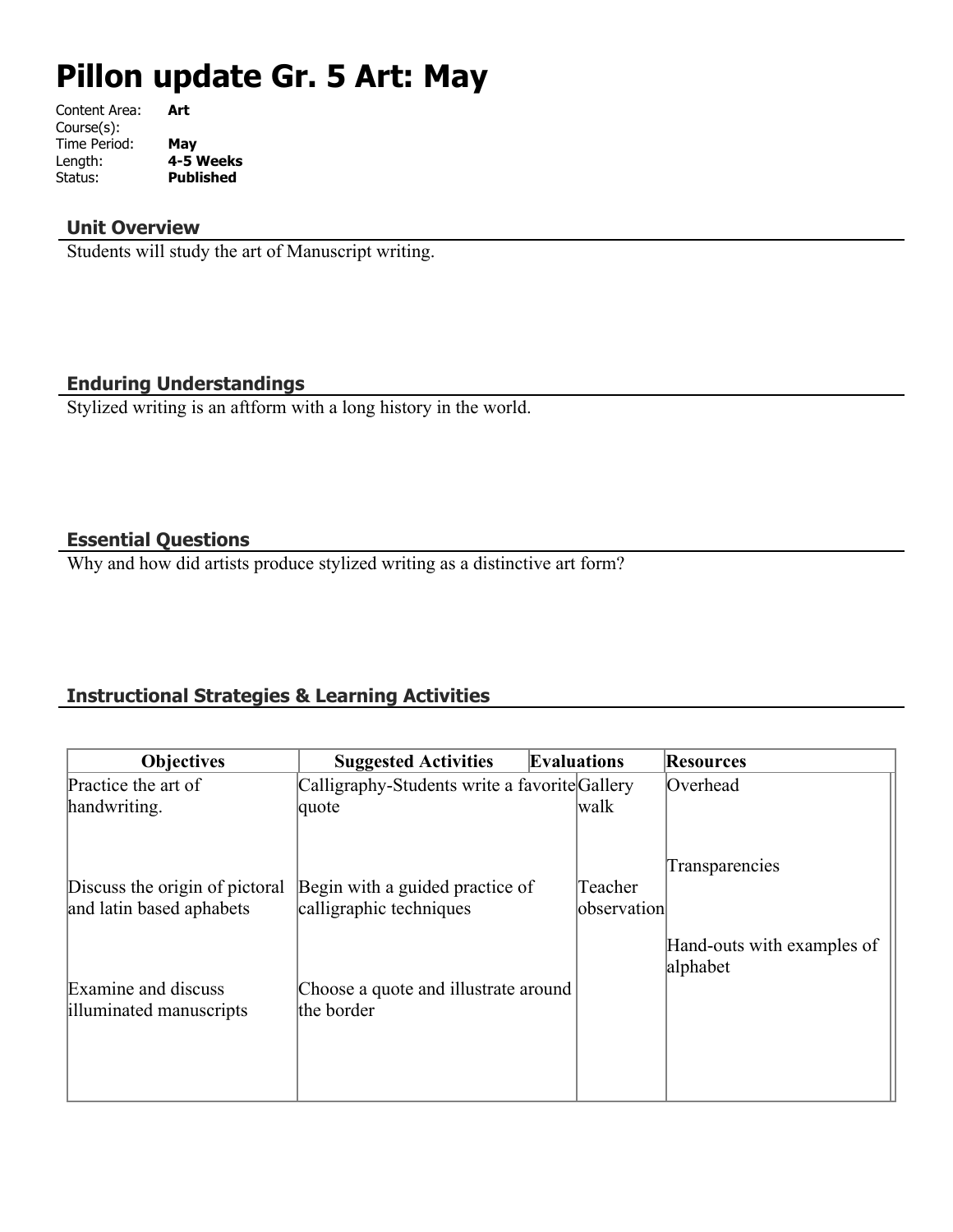### **Integration of Career Readiness, Life Literacies and Key Skills**

Students will discover calligraphy as an alternate career choice.

| TECH.9.4.5.CT.4      | Apply critical thinking and problem-solving strategies to different types of problems such<br>as personal, academic, community and global (e.g., 6.1.5. Civics CM.3).                             |
|----------------------|---------------------------------------------------------------------------------------------------------------------------------------------------------------------------------------------------|
|                      | Curiosity and a willingness to try new ideas (intellectual risk-taking) contributes to the<br>development of creativity and innovation skills.                                                    |
| <b>TECH.9.4.5.CT</b> | Critical Thinking and Problem-solving                                                                                                                                                             |
| <b>WRK.9.2.5.CAP</b> | <b>Career Awareness and Planning</b>                                                                                                                                                              |
| WRK.9.2.5.CAP.1      | Evaluate personal likes and dislikes and identify careers that might be suited to personal<br>likes.                                                                                              |
|                      | An individual's passions, aptitude and skills can affect his/her employment and earning<br>potential.                                                                                             |
| WRK.9.2.5.CAP.4      | Explain the reasons why some jobs and careers require specific training, skills, and<br>certification (e.g., life guards, child care, medicine, education) and examples of these<br>requirements. |
| <b>TECH.9.4.5.CI</b> | Creativity and Innovation                                                                                                                                                                         |
| WRK.9.2.5.CAP.2      | Identify how you might like to earn an income.                                                                                                                                                    |
| TECH.9.4.5.Cl.3      | Participate in a brainstorming session with individuals with diverse perspectives to expand<br>one's thinking about a topic of curiosity (e.g., 8.2.5.ED.2, 1.5.5.CR1a).                          |

# **Technology and Design Integration**

Students will observe work using document camera.

# **Interdisciplinary Connections**

#### **Differentiation**

- Understand that gifted students, just like all students, come to school to learn and be challenged.
- Pre-assess your students. Find out their areas of strength as well as those areas you may need to address before students move on.
- Consider grouping gifted students together for at least part of the school day.
- Plan for differentiation. Consider pre-assessments, extension activities, and compacting the curriculum.
- Use phrases like "You've shown you don't need more practice" or "You need more practice" instead of words like "qualify" or "eligible" when referring to extension work.
- Encourage high-ability students to take on challenges. Because they're often used to getting good grades, gifted students may be risk averse.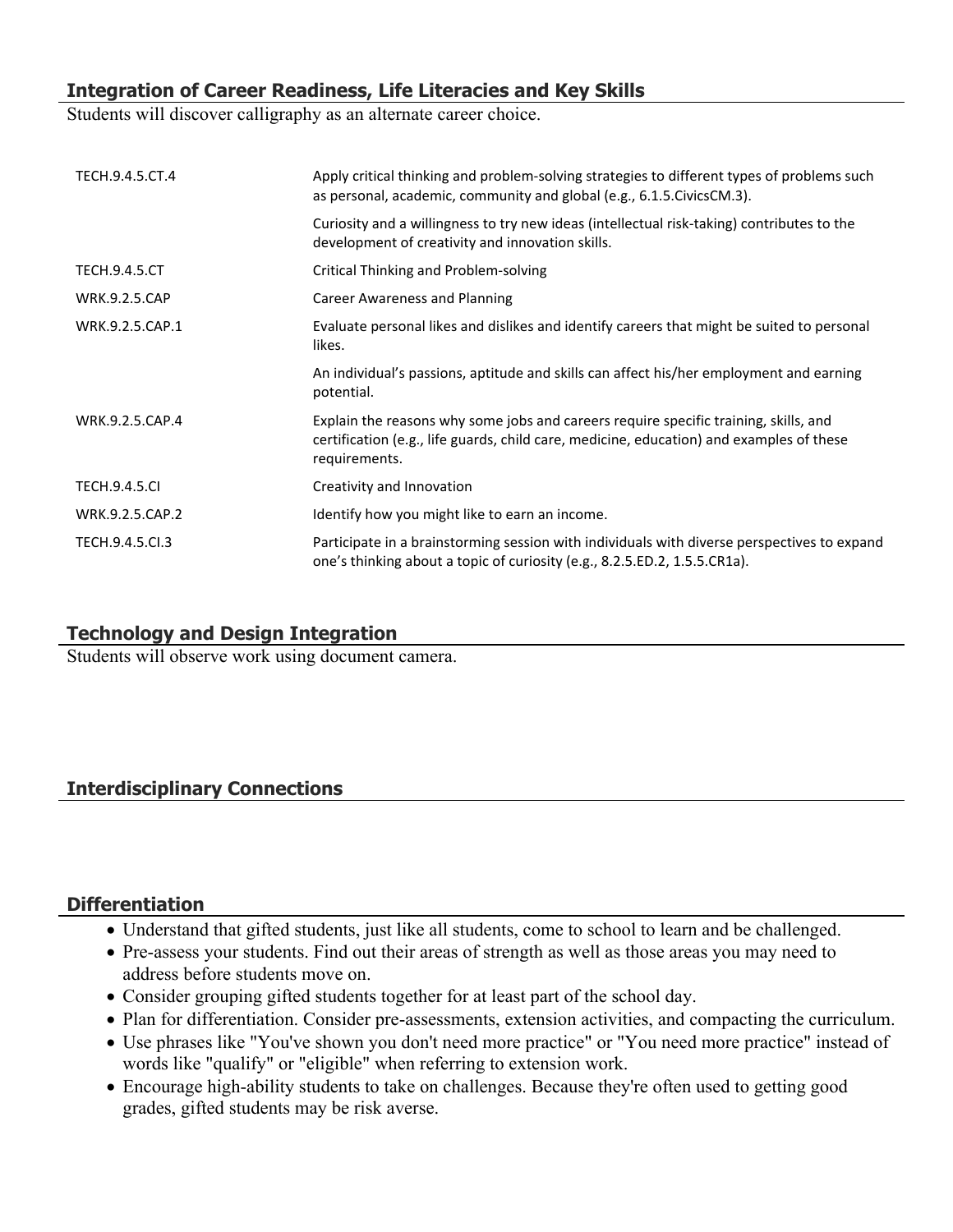#### **Definitions of Differentiation Components**:

- o Content the specific information that is to be taught in the lesson/unit/course of instruction.
- o Process how the student will acquire the content information.
- o Product how the student will demonstrate understanding of the content.
- o Learning Environment the environment where learning is taking place including physical location and/or student grouping

#### **Differentiation occurring in this unit:**

Students will be encouraged to improve and challenge thier art skills as they proceed.

Simpler instructions and tasks will be assigned for struggling students

For Gifted:

Encourage students to explore concepts in depth and encourage independent studies or investigations. Use thematic instruction to connect learning across the curriculum. Encourage creative expression and thinking by allowing students to choose how to approach a problem or assignment. Expand students' time for free reading. Invite students to explore different points of view on a topic of study and compare the two. Provide learning centers where students are in charge of their learning. Brainstorm with gifted children on what types of projects they would like to explore to extend what they're learning in the classroom. Determine where students' interests lie and capitalize on their inquisitiveness. Refrain from having them complete more work in the same manner. Employ differentiated curriculum to keep interest high. Avoid drill and practice activities. Ask students' higher level questions that require students to look into causes, experiences, and facts to draw a conclusion or make connections to other areas of learning. If possible, compact curriculum to allow gifted students to move more quickly through the material. Encourage students to make transformations- use a common task or item in a different way. From

http://www.bsu.edu/web/lshasky/Forms/Interventions/Gifted.pdf

#### **Modifications & Accommodations**

ndividual IEP's and 504 accommodations will be utilized.

Refer to QSAC EXCEL SMALL SPED ACCOMMOCATIONS spreadsheet in this discipline.

#### **Modifications and Accommodations used in this unit:**

#### **Benchmark Assessments**

**Benchmark Assessments** are given periodically (e.g., at the end of every quarter or as frequently as once per month) throughout a school year to establish baseline achievement data and measure progress toward a standard or set of academic standards and goals.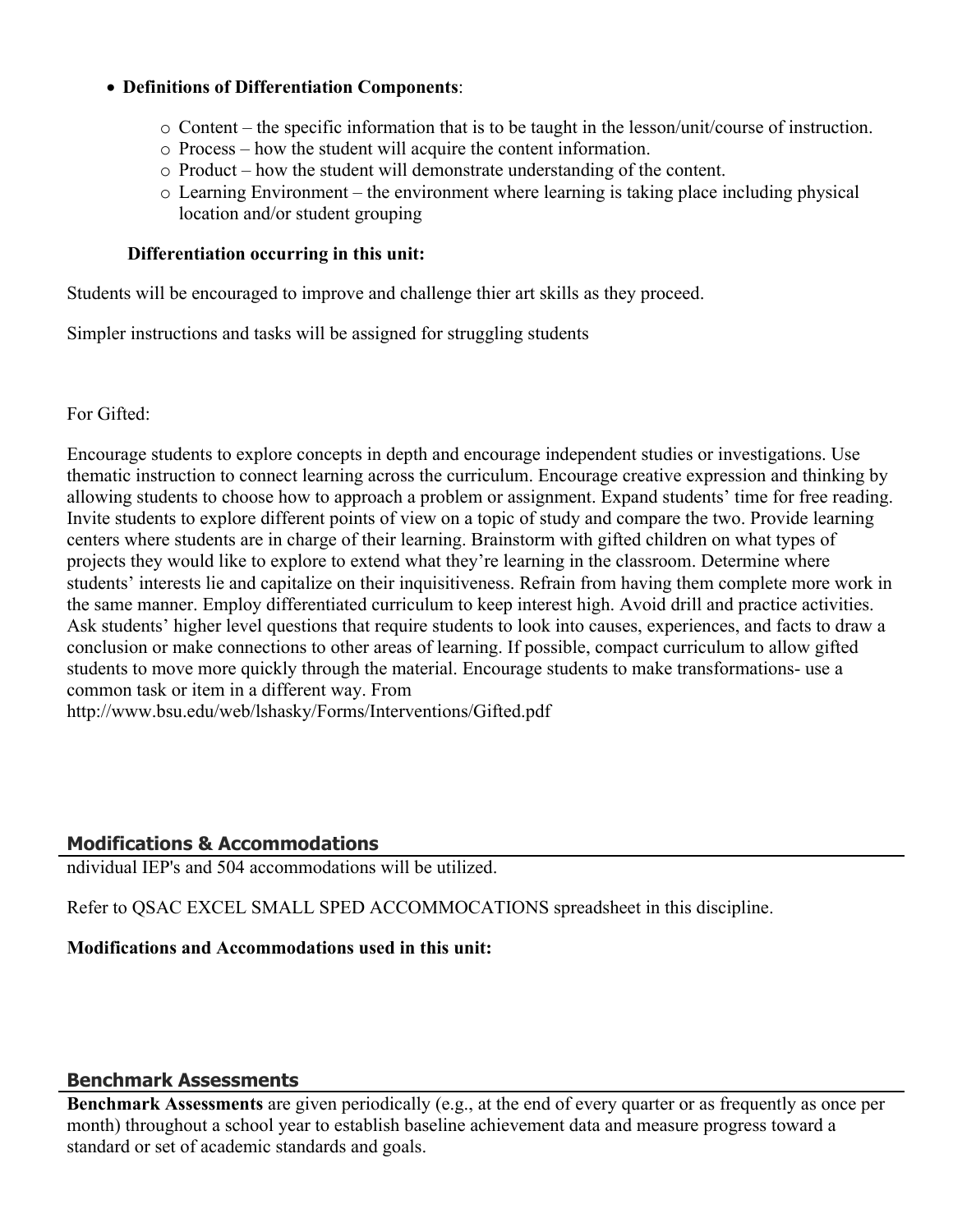#### **Schoolwide Benchmark assessments:**

Aimsweb benchmarks 3X a year

Linkit Benchmarks 3X a year

DRA

#### **Additional Benchmarks used in this unit:**

Teacher observation for growth.

#### **Formative Assessments**

Assessment allows both instructor and student to monitor progress towards achieving learning objectives, and can be approached in a variety of ways. **Formative assessment** refers to tools that identify misconceptions, struggles, and learning gaps along the way and assess how to close those gaps. It includes effective tools for helping to shape learning, and can even bolster students' abilities to take ownership of their learning when they understand that the goal is to improve learning, not apply final marks (Trumbull and Lash, 2013). It can include students assessing themselves, peers, or even the instructor, through writing, quizzes, conversation, and more. In short, formative assessment occurs throughout a class or course, and seeks to improve student achievement of learning objectives through approaches that can support specific student needs (Theal and Franklin, 2010, p. 151).

#### **Formative Assessments used in this unit:**

Teacher observation during process.

**Discussion** 

#### **Summative Assessments**

**summative assessments** evaluate student learning, knowledge, proficiency, or success at the conclusion of an instructional period, like a unit, course, or program. Summative assessments are almost always formally graded and often heavily weighted (though they do not need to be). Summative assessment can be used to great effect in conjunction and alignment with formative assessment, and instructors can consider a variety of ways to combine these approaches.

#### **Summative assessments for this unit:**

Gallery walk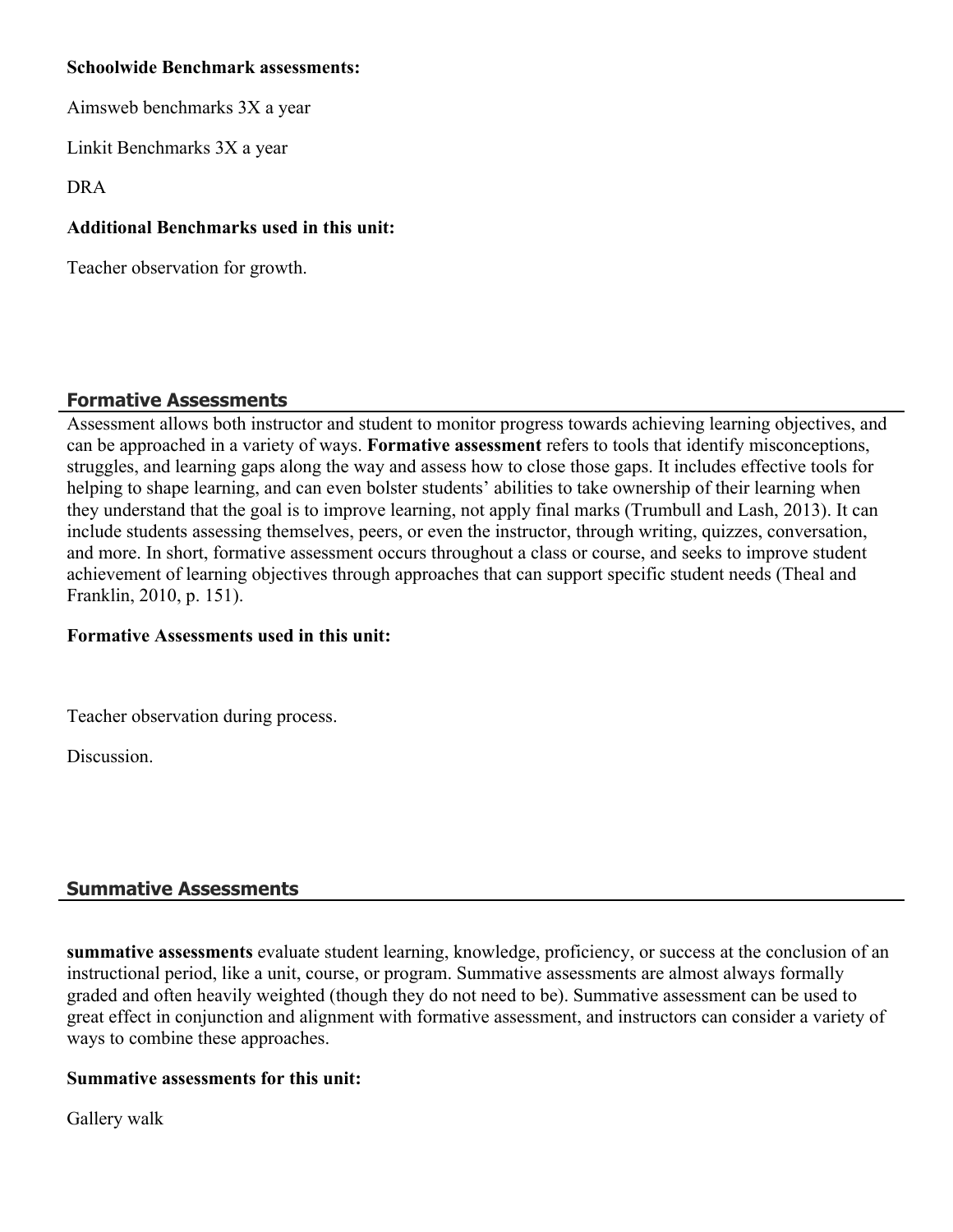# **Instructional Materials**

Document Camera

Overhead

Transparencies

Hand-outs with examples of alphabet

Required art supplies

# **Standards**

| VPA.1.1.5       | All students will demonstrate an understanding of the elements and principles that govern<br>the creation of works of art in dance, music, theatre, and visual art.                                          |
|-----------------|--------------------------------------------------------------------------------------------------------------------------------------------------------------------------------------------------------------|
| VPA.1.1.5.D.CS1 | Understanding the function and purpose of the elements of art and principles of design<br>assists with forming an appreciation of how art and design enhance functionality and<br>improve quality of living. |
| VPA.1.1.5.D.1   | Identify elements of art and principles of design that are evident in everyday life.                                                                                                                         |
| VPA.1.1.5.D.CS2 | The elements of art and principles of design are universal.                                                                                                                                                  |
| VPA.1.1.5.D.2   | Compare and contrast works of art in various mediums that use the same art elements<br>and principles of design.                                                                                             |
| VPA.1.2.5       | All students will understand the role, development, and influence of the arts throughout<br>history and across cultures.                                                                                     |
| VPA.1.2.5.A.CS1 | Art and culture reflect and affect each other.                                                                                                                                                               |
| VPA.1.2.5.A.1   | Recognize works of dance, music, theatre, and visual art as a reflection of societal values<br>and beliefs.                                                                                                  |
| VPA.1.2.5.A.CS2 | Characteristic approaches to content, form, style, and design define art genres.                                                                                                                             |
| VPA.1.2.5.A.2   | Relate common artistic elements that define distinctive art genres in dance, music,<br>theatre, and visual art.                                                                                              |
| VPA.1.3.5.D.CS1 | The elements of art and principles of design can be applied in an infinite number of ways<br>to express personal responses to creative problems.                                                             |
| VPA.1.3.5.D.1   | Work individually and collaboratively to create two- and three-dimensional works of art<br>that make cohesive visual statements and that employ the elements of art and principles<br>of design.             |
| VPA.1.3.5.D.CS2 | Contextual clues to culturally specific thematic content, symbolism, compositional<br>approach, and stylistic nuance are prevalent in works of art throughout the ages.                                      |
| VPA.1.3.5.D.2   | Identify common and distinctive characteristics of artworks from diverse cultural and<br>historical eras of visual art using age-appropriate stylistic terminology (e.g., cubist, surreal,                   |